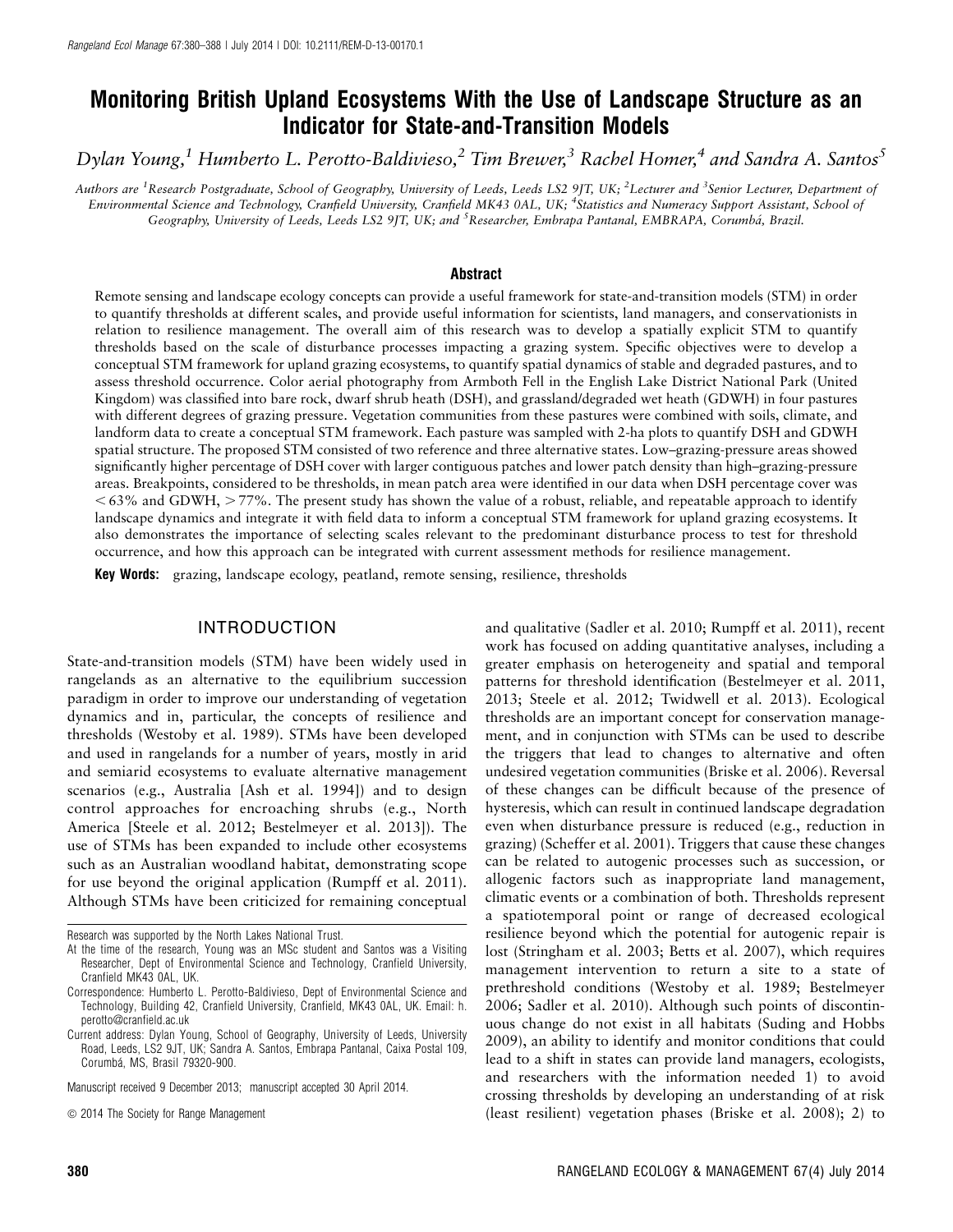identify habitats where autogenic recovery is unlikely; and 3) to identify where restoration efforts are likely to be most effective. Considering that the cost in both time and money of postthreshold restoration pathways (if viable) is likely to be greater than that of prethreshold habitats, the identification of thresholds and related indicators for use in monitoring of important habitats should be of high priority.

The scale of disturbance processes is highly relevant when identifying thresholds, and therefore, spatially explicit approaches may be useful when aiming to identify both drivers and indicators of landscape change (Williamson et al. 2012). Landscape ecology concepts such as the relationship between pattern and process can provide a useful framework to quantify thresholds at different scales and provide information that facilitates decision making for scientists, land managers, and conservationists (Arancibia Arce et al. 2013). In addition, the use of geographic information systems (GIS) and remotesensing–based methodologies can provide a useful link to incorporate these quantitative approaches into the STM framework (Bestelmeyer et al. 2011). A number of studies have also used remote sensing in conjunction with STMs, but few have used spatially explicit models to quantify structural thresholds based on the scale of the prevailing disturbance processes (e.g., grazing). Sadler et al. (2010) used close-range photogrammetry to develop an STM-based on an ordination of image metrics, and Steele et al. (2012) used aerial image interpretation to classify and map ecological states.

An STM framework has not yet been developed for grazing on UK moorland and blanket bog communities. Blanket bog is a carbon-rich high-latitude ombrotrophic peatland that, along with other peat ecosystems, has become of great interest with regards to the feedback that may be exerted on the climate system through carbon dioxide and methane fluxes (Charman et al. 2012). Thompson et al. (1995) described changes due to anthropogenic pressures on the succession of Calluna vulgaris (L.) Hull–dominated moorland and blanket bog communities in an STM-like diagram, but did not differentiate between possible alternative ecosystem states and within-state transitions (community phases) or attempt to quantify thresholds. Therefore, the aim of this research was to develop an STM with a spatially explicit component to quantify thresholds based on the scale of disturbance processes. The specific objectives were 1) to develop a conceptual STM framework for upland grazing ecosystems; 2) to quantify spatial dynamics of stable and degraded pastures; and 3) to estimate thresholds between states. To achieve these aims and objectives we combined remote-sensing techniques, STM principles, and landscape ecology metrics, using as a case study an upland ecosystem in the United Kingdom, with the potential to be used in similar areas worldwide. These ecosystems encompass habitats of high conservation value whilst providing important ecosystem services such as regulating carbon storage and water quality as well as supporting local livelihoods such as upland sheep farming and game-keeping (Reed et al. 2009; United Kingdom National Ecosystem Assessment [UK NEA] 2011; Bellamy et al. 2012). Blanket bogs in the United Kingdom account for approximately 15% of worldwide blanket bog habitats, and mountains, moorlands, and heaths hold approximately 40% of British soil carbon in peat and peaty soils and provide 70% of



Figure 1. Location of Armboth Fell site of special scientific interest in the Lake District National Park in the United Kingdom (inset). The study area consists of four pastures (G1–G4) with different degrees of grazing (G1, lowest grazing; G4 highest grazing) and was classified into three classes (dwarf shrub heath [DSH], grassland/degraded wet heath [GDWH], and bare rock). Circles within each pasture represent the sampled areas used to quantify the spatial structure of DSH and GDWH. Great Britain boundaries (EDINA Digimap OS service). Lake District National Park boundaries (©Natural England 2013. Contains Ordnance Survey data ©Crown Copyright and database right 2013).

drinking water (Holden 2005; United Kingdom National Ecosystem Assessment [UK NEA] 2011).

#### METHODS

#### Study Area

Our study area was located on Armboth Fell Site of Special Scientific Interest (SSSI) in the English Lake District Special Area of Conservation (lat 54°32′3"N, long 3°6′24"W) (Fig. 1). Topography is plateau-like, with a high point of 608 m, which combined with a cool and wet climate, has encouraged the development of blanket bog on flatter areas with shallow peat on gentle slopes and stony loam on steep valley sides (National Soil Resource Institute [NSRI] 2011a). Mean annual rainfall is approximately 1 500 mm, the majority falling between October and February (Met Office 2011). Vegetation cover, based on the British National Vegetation Classification (NVC) (Rodwell 1991), consists mainly of nationally important blanket bog mosaic (Lake District Special Planning Board 1986), wet heath,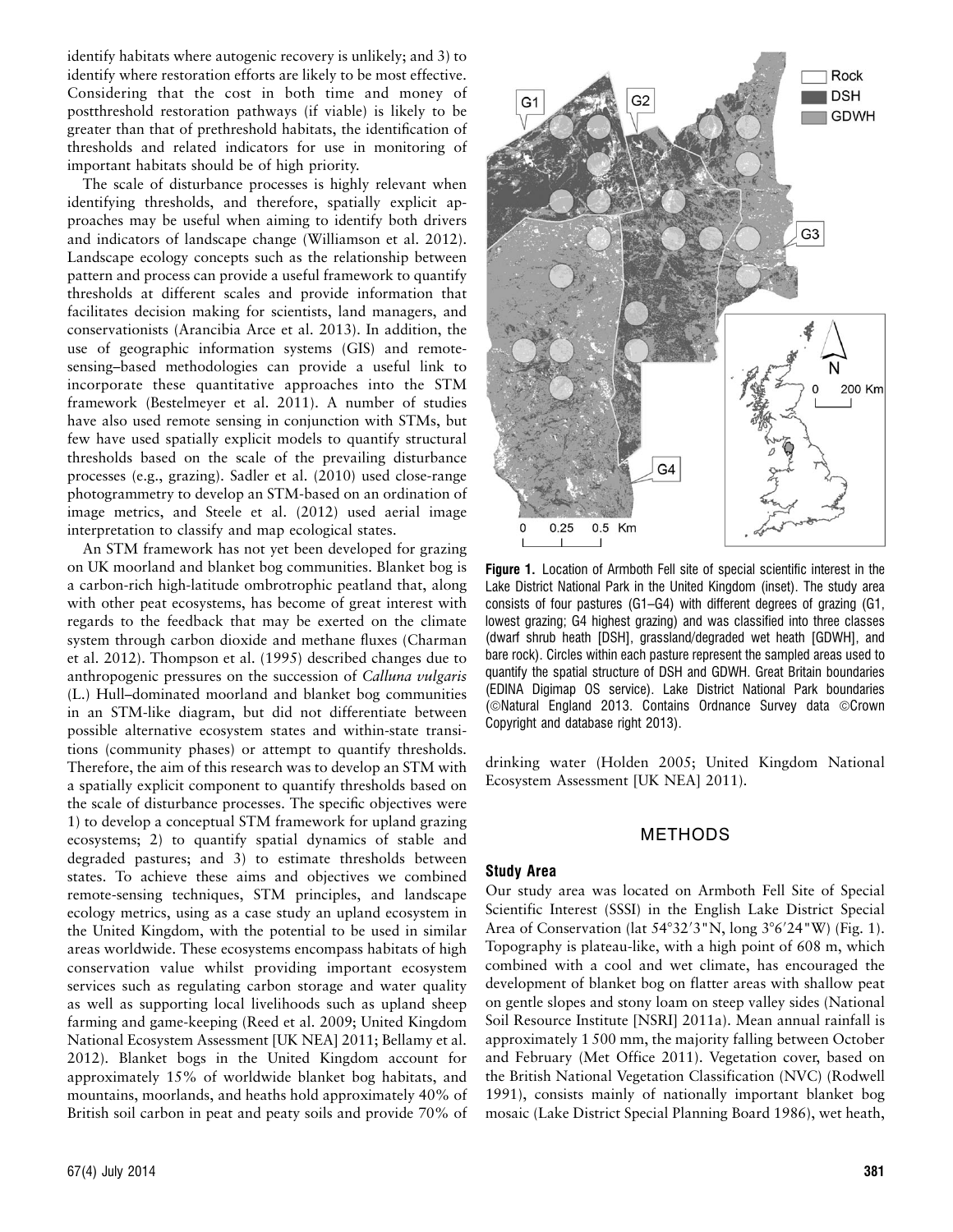Table 1. Summary of Armboth Fell states and transitions. Vegetation communities (National Vegetation Classification [NVC]), soils, topography, and management impacts used to develop the conceptual state-and-transition model for upland grazing ecosystems in the United Kingdom. Abbreviations in the fifth column denote a reversible transition (RT) by autogenic means and a transition threshold (TT) where intervention is likely to be necessary for reversal (adapted from Rodwell 1991 and Averis et al. 2004).

| <b>State</b>                    | <b>NVC</b> class | Composition                                        | Description of soil, topography, and management impacts                                                                                                                                                                                         | Transitions to       |
|---------------------------------|------------------|----------------------------------------------------|-------------------------------------------------------------------------------------------------------------------------------------------------------------------------------------------------------------------------------------------------|----------------------|
| State I-blanket bog mosaic (BB) | M17              | Tricophorum cespitosum-<br>Eriophorum vaginatum L. | Level, deep waterlogged peat. Grazing eliminates dwarf<br>shrubs and poaching/trampling initiates erosion.                                                                                                                                      | M15 (TT)             |
|                                 | M19              | Calluna vulgaris-E. vaginatum                      | Peat covered watershed and gentle slopes. Grazing                                                                                                                                                                                               | M20 (RT)             |
|                                 |                  |                                                    | impact as M17. Regimes of 0.5 ewe ha <sup>-1</sup> can initiate                                                                                                                                                                                 | M <sub>15</sub> (TT) |
|                                 |                  |                                                    | transition to M20 (Averis et al. 2004). Transitions to                                                                                                                                                                                          | U6 (RT)              |
|                                 |                  |                                                    | H <sub>12</sub> as a result of drying of peat.                                                                                                                                                                                                  | $H12$ (TT)           |
|                                 | M20              | Eriophorum vaginatum                               | Deep peat on plateaus and gentle slopes. Grazing impact<br>as M17.                                                                                                                                                                              | U6 (RT)<br>U5(TT)    |
| State II-wet heath (WH)         | M15              | T. cespitosum                                      | Moist peat on gentle to moderate slopes can be found on                                                                                                                                                                                         | U6 (RT)              |
|                                 |                  |                                                    | deep peat following excessive grazing of BB. Removal<br>of gazing is unlikely to reinstate previous BB habitat.                                                                                                                                 | $U5$ (TT)            |
| State III-dry heath (DH) mosaic | H <sub>10</sub>  | C. vulgaris-Erica cinera L.                        | Thin acid soils, well-drained steep slopes. Could develop                                                                                                                                                                                       | H <sub>12</sub> (RT) |
|                                 |                  |                                                    | to patches of W17 woodland where left completely                                                                                                                                                                                                | H21 (RT)             |
|                                 |                  |                                                    | without grazing. Can naturally transition between other<br>DH phases. Heavy grazing eliminates dwarf shrub.                                                                                                                                     | $U5$ (TT)            |
|                                 | H <sub>12</sub>  | C. vulgaris-Vaccinium myrtillus                    | Gentle to steep slopes. Well drained. Replaces BB when                                                                                                                                                                                          | $H10$ (RT)           |
|                                 |                  |                                                    | peat becomes too dry through draining or burning.                                                                                                                                                                                               | H <sub>21</sub> (RT) |
|                                 |                  |                                                    | Could revert to W17 or W18 woodland in the absence                                                                                                                                                                                              | U6 (RT)              |
|                                 |                  |                                                    | of grazing.                                                                                                                                                                                                                                     | U5(TT)               |
|                                 | H <sub>21</sub>  | Calluna vulgaris-V. myrtillus-                     | Steep moist slopes. Grazing reduces dwarf shrub cover                                                                                                                                                                                           | H <sub>10</sub> (RT) |
|                                 |                  | Sphagnum capillofolium (Ehrh.)                     | and trampling/poaching breaks up the sphagnum mats,                                                                                                                                                                                             | H <sub>12</sub> (RT) |
|                                 |                  | Hedw                                               | which allows grasses to develop.                                                                                                                                                                                                                | U6 (RT)              |
| State IV-wet grassland (WG)     | U <sub>6</sub>   | Juncus squarrosus-Festuca ovina                    | Can occur on deep wet and moist peats where excessive<br>grazing has taken place, replacing BB and WH<br>communities. Transition can be reversed where<br>management pressure is reduced. Mainly<br>anthropogenic in origin.                    |                      |
| State V—acid grassland (AG)     | U <sub>5</sub>   | Nardus stricta-Galium saxatile                     | Moist acid soils, gentle to steep slopes following<br>excessive grazing. Mainly anthropogenic in origin. Can<br>extend to deep peat where drying has occurred.<br>Difficult to reverse the transition where extensive.<br>Unpalatable to sheep. |                      |

Tricophorum cespitosum (L.) Hartm–Erica tetralix L. (NVC M15); dry heath, C. vulgaris–Vaccinium myrtillus L. (NVC H12); with degraded areas of acid grasslands Juncus squarrosus L.–Festuca ovina L. (NVC U6) and Nardus stricta L.–Galium saxatile L. (NVC U5) communities. Armboth Fell has been the subject of intensive management for a number of decades with visible signs of grazing, trampling, and burning that has resulted in some dry heath, wet heath, and blanket bog communities in poor or unfavorable condition (Jerram 2005).

### Data Collection

Color aerial photography from 2001 of Armboth Fell (0.28-m resolution) was provided by the National Trust that encompassed four land units (G1, G2, G3, and G4) with different grazing regimes. Grazing intensity was variable across sites (G1, 0.74 ewes [Ovis aries L.]  $\cdot$  ha<sup>-1</sup>; G2 and G3, 0.66 ewes  $\cdot$  ha<sup>-1</sup>; G4, 1.04 ewes  $\cdot$  ha<sup>-1</sup>) and years depending on stewardship schemes that govern land management practices. The study area was not subject to irrigation or additional inputs such as manure, lime, herbicides, supplemental feeding, and no burning has been conducted since 2005. Condition assessment data produced by Natural England was acquired along with upland vegetation guides (Rodwell 1991; Averis et al. 2004; Joint Nature Conservation Committee [JNCC] 2009) to gather evidence of persistent alternative states. A digital elevation model (DEM) (Ordnance Survey 2011), soil report, and associated database (NSRI 2011a, 2011b) and rainfall data for the nearest weather station (Keswick, United Kingdom,  $\approx$  4 km from study site) (Met Office 2011) were acquired to inform the development of the STM.

# Data Analysis

To develop the STM framework, nine vegetation communities based on NVC descriptions (Rodwell 1991) and 21 community transitions were identified for the study area and grouped into proposed states and transitions (Table 1). These were combined with soils, climate, and landform data, discussed with local and national experts and validated with ground observations to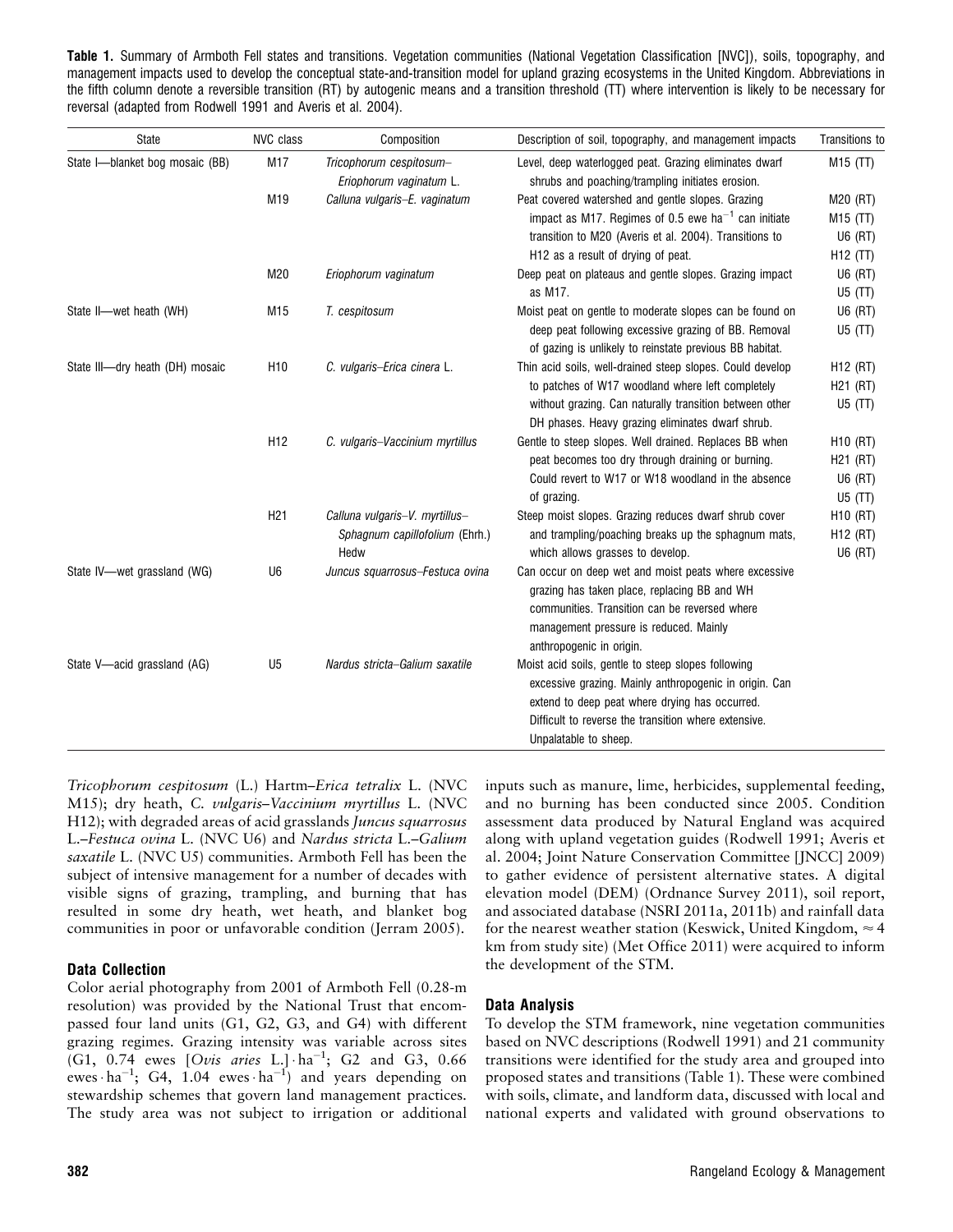form the basis of the conceptual STM. Data in Table 1 were reviewed for suitability for image classification purposes in order to introduce empirical data from the study site to the conceptual STM framework. Gradients were added for water, soil, topography, and management treatment so that each state could be placed in a landscape context for the identification of spatial structures that could be measured with the use of metrics derived from remotely sensed data (Banks-Leite et al. 2011). Ground-based assessment revealed the dominant dwarf shrub species to be *Calluna vulgaris*, a significant component of the main classes of vegetation communities on Armboth Fell, which was proposed as a suitable indicator for subsequent spatial structure analysis because of patch fragmentation caused by grazing (Palmer and Hester 2000).

The color aerial photographs of 0.28-m resolution were resampled to 2.8 m to reduce spectral variability (Meddens et al. 2011). Red and green bands were used to create a pseudonormalized difference vegetation index (P-NDVI). The P-NDVI layer was combined with the remaining original bands and classified into three classes (bare rock, dwarf shrub heath [DSH], and grassland/degraded wet heath [GDWH]) with the use of an unsupervised classification in ERDAS Imagine (Intergraph) (Perotto-Baldivieso et al. 2009). Graminoids and wet heath were combined in our final classification scheme because of difficulties in accurately classifying them separately. Overall accuracy was assessed by using a confusion matrix (Congalton 1991) with 800 randomly sampled points over the whole study area. Classification accuracy was  $79.9\% \pm 1.7$  SE. Classified images were used to assess the amount and spatial distribution of DSH and GDWH in each land unit by using the minimum stocking rate suggested to initiate removal of C. vulgaris (0.5 ewes ha-1) (Averis et al. 2004). Although stocking rates in the study area were higher ( $> 0.6$  ewes $\cdot$  ha<sup>-1</sup>) than the minimum proposed by Averis et al. (2004), the latter was used as a potential threshold that could initiate vegetation degradation in these ecosystems. Sampled areas (2 ha) were randomly generated within each land unit following a methodology similar to that of Perotto-Baldivieso et al. (2009). Metrics that provide information about the distribution and spatial structure were quantified for each sampled area; percentage landscape (PLAND; %), mean patch area (MPA; ha), patch density (PD; patches · ha<sup>-1</sup>), largest patch index (LPI; ha,) and edge density (ED; m  $\cdot$  [100 ha]<sup>-1</sup>) (Perotto-Baldivieso et al. 2009, 2011). Landscape metrics were compared between land units for significant differences with the use of Kruskal-Wallis one-way variance  $(P < 0.05)$  because of unequal variances and nonnormal distributions (Dickins et al. 2013). The two classes that provided most information about the state of the pasture, DSH and GDWH, were assessed to identify the occurrence of thresholds with the use of the segmented package in R (Muggeo 2003; Betts et al. 2007; Muggeo 2008; R Core Team 2013). An estimate of breakpoints was established by testing for a change in slope with the use of the Davies test. This estimated value was then used in the piecewise regression function of the segmented package to test for breakpoints in MPA as a function of PLAND. Values of MPA were selected for analysis as sheep grazing drives fragmentation by significantly reducing the area of C. *vulgaris* patches (Hester and Baillie 1998; Palmer and Hester 2000). Results from the conceptual STM, landscape metrics, and statistical tests were interpreted to propose an STM for an upland grazing ecosystem.

# RESULTS

The conceptual STM consisted of five states: two reference states and three alternative states (Fig. 2). These were 1) blanket bog mosaic, 2) dry heath mosaic, 3) wet heath, 4) wet grassland, and 5) acid grassland (Table 1). Wet grassland was classified as a transitional state because without grazing it is thought that heath rush (J. squarrosus)–sheeps fescue (F. ovina) are likely to ultimately return to wet heath or blanket bog (Averis et al. 2004). Wet heath and acid grassland states (N. stricta–G. saxatile) were classified as threshold states (Table 1). Transitions were identified between blanket bog mosaic (state I) and wet heath (state II); blanket bog mosaic and acid grassland (state V); dwarf shrub dry heath mosaic (state III) and acid grassland (Fig. 2). Reversible transitions were identified between blanket bog mosaic and wet grassland (state IV), wet heath and wet grassland, and dwarf shrub dry heath mosaic and wet grassland.

The overall amount of DSH cover was significantly higher in G1 (72.0%) than G2 (44.3%), G3 (20.2%), or G4 (15.2%)  $(\chi^2 = 12.22; df = 3; P < 0.01)$  (Fig. 3a). Similarly, significantly higher values for MPA (0.2 ha;  $\chi^2$  = 13.3; df = 3, P < 0.01) and LPI (14.93 ha;  $\chi^2$ =14.05; df=3; P < 0.01) were observed in G1 (Figs. 3c and 3e, respectively). Values of PD were highest in G4  $(2779.58 \text{ patches} \cdot \text{ha}^{-1})$  as a result of high levels of fragmentation and a reduction in heather patch dominance, and there were significant differences with the other land units (Fig. 3e). Conversely, mean values for PD in G1 (536.65 patches  $\cdot$  ha<sup>-1</sup>) and G2 (1043.48 patches  $\cdot$  ha<sup>-1</sup>) were the lowest ( $\chi^2$  = 11.97;  $df=3$ ;  $P < 0.01$ ), indicating that larger, more contiguous patches of DSH (Fig. 3i) occupy these land units. No significant differences were observed for ED  $(\chi^2=4.19; df=3; P=0.242)$ between any of the land units (Fig. 3g). Grassland metrics demonstrated the opposite trend for each land unit because the quantity of bare rock in the classification scheme was small  $(3.1\%)$ . Fragmentation of C. *vulgaris* due to prolonged grazing pressure resulted in an increase in graminoids (G1, 24.78%; G2, 53.69%; G3, 76.2%; and G4, 81.17%) that had invaded the heather patch boundary (Figs. 3b and 3h). As a result, MPA (Fig. 3d) decreased significantly across the four land units  $(P < 0.001)$ , with C. *vulgaris* being confined to smaller, less well-connected and more compact patches as grazing intensity increased. We found a nonlinear relationship between MPA and PLAND as a result of increased grazing (Fig. 4). Significant changes in slope were observed when  $PLAND = 63.88\%$  $(P < 0.0001)$  in DSH and PLAND=74.31 (P < 0.0001) in GDWH (Fig. 4). Breakpoints were found in both DSH and GDWH classes where values for PLAND were  $63.16\% + 2.85$ SE ( $r^2$ =0.908; P < 0.0001) and 77.53% + 2.53 SE ( $r^2$ =0.79;  $P < 0.0001$ ), respectively.

## **DISCUSSION**

Spatially explicit data based on landscape structure contributes significantly to model development and threshold identification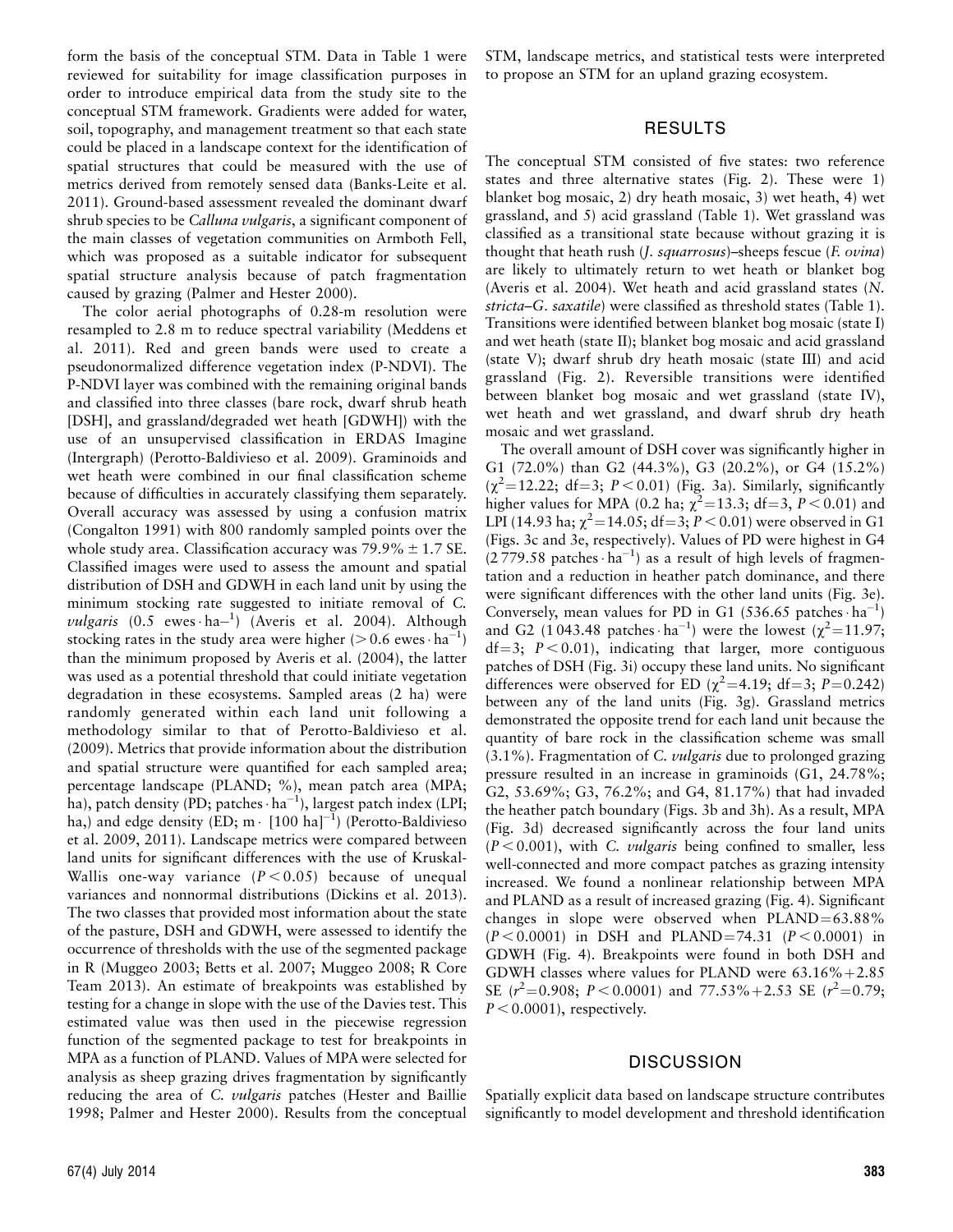

Figure 2. Conceptual state-and-transition model for Armboth Fell SSSI, Lake District, United Kingdom. The management impacts (horizontal axis) represent increasing grazing, draining, and/or burning. The biophysical factors (vertical axis) refer to changes in slope (increasing), soil moisture (decreasing), and soil organic matter (from deep peat to mineral soils). Ovals represent dominant vegetation states that occur over deep waterlogged peat on the plateau and gentle slopes to thin mineral soils on well-drained steeper slopes (State I: M17 [Tricophorum cespitosum–Eriophorum vaginatum], M19 [Calluna vulgaris–E. vaginatum], M20 [E. vaginatum]; State II: M15 [Tricophorum cespitosum–Erica tetralix]; State III: H10 [C. vulgaris–Erica cinera], H12 [C. vulgaris–Vaccinium myrtillus], H21 [C. vulgaris–V. myrtillus–Sphagnum capillofolium]; State IV: U6 [Juncus squarrosus–Festuca ovina]; State V: U5 [Nardus stricta–Galium saxatile]). Solid arrows indicate threshold transitions reversible with management intervention, and dashed arrows are transitions that are autogenically reversible with a reduction in grazing pressure. All transitions incorporate the impact of grazing. Additional factors driving the transitions are drying caused by draining and/or burning (A), drying (by draining and/or burning), and erosion caused by trampling (B), and erosion caused by trampling  $(C)$ .

within an STM framework. Our study has shown the value of combining empirical data derived from remote sensing and landscape metrics with a conceptual STM for resilience-based ecosystem management. Our research specifically sought to combine expert-based knowledge of upland grazing ecosystems with landscape-structure–based analysis of relevant spatial disturbance scales, in this case grazing, to identify structural thresholds associated with the states identified in our STM framework. It has been widely proposed that the inclusion of quantitative data can improve the usefulness of STMs to understand the prevailing ecological processes that affect resilience (Sadler et al. 2010; Bagchi et al. 2013; Bestelmeyer et al. 2013) and, as far as we are aware, this study is the first to apply an STM-based approach to a UK upland grazing ecosystem and to a blanket bog. Habitat assessments in upland grazing ecosystems are carried out by field experts who judge condition by taking into account target species presence and structure, and can include visual examination of aerial images

to estimate vegetation extent (e.g., Joint Nature Conservation Committee [JNCC] 2009). However, estimates of vegetation cover alone may not be reliable, and it is difficult to take into account nonlinearities in patch dynamics, such as the relationship we found in landscape structure. Our approach builds a link between landscape ecology and ground-based surveys to assess the magnitude and direction of change more accurately and to improve habitat management decision making. Integrating within-patch vegetation composition, soil properties, ground-based vegetation assessment, and the proposed STM could significantly contribute to the development of withinstate community phase dynamics.

Alternative states based on a literature review were hypothesized because many UK upland habitats have been grazed or drained or burned (or combinations of) as part of land management systems, which can result in upland vegetation communities that tend to be dominated by graminoids and ericaceae (Yallop et al. 2006; Wilson et al.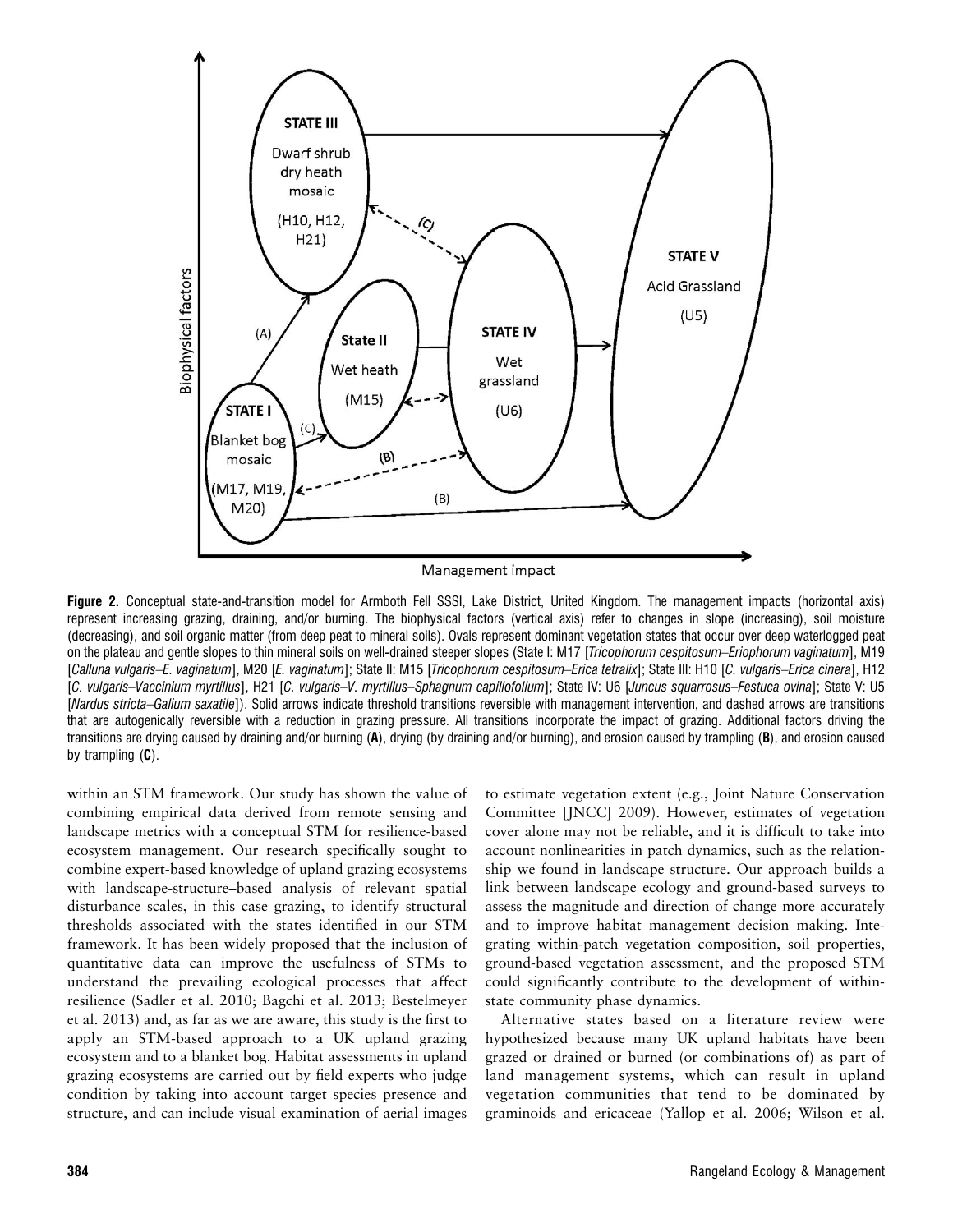

Figure 3. Dwarf shrub heath (DSH) and grassland/degraded wet heath (GDWH) metrics for the four pastures in the study area: percentage landscape (a,b); mean patch area (MPA; c,d); patch density (PD; e,f), edge density (ED; g,h) and largest patch index (LPI; i,j). Error bars represent the standard error, and letters (a, b, c) indicate statistical differences with a significance level of 0.05.

2011). Although burning and draining are not part of current management practices, both prescriptions have been carried out in the past. The vegetation communities in our study area had been subjected to variable grazing pressures (ranging from 0.66 ewes  $\cdot$  ha<sup>-1</sup> to 1.04 ewes  $\cdot$  ha<sup>-1</sup>), with higher stocking rates than recommended to minimize vegetation degradation, and as a result of such continuous disturbance some areas were considered to be in unfavorable condition (Jerram 2005). Such disturbances can lead to discontinuities and in the case of draining (which was often coupled with grazing), produce altered hydrological properties with the result that it may be difficult, even with management intervention, to return to previous states of ecological function (Holden 2005; Wallage and Holden 2011; Bellamy et al. 2012). In addition, there is evidence that a number of the processes within some peatlands are nonlinear and can result in alternative states because of cross-scale feedbacks and self-organization of vegetation communities (Lamers et al. 2000; Belyea 2009; Eppinga et al.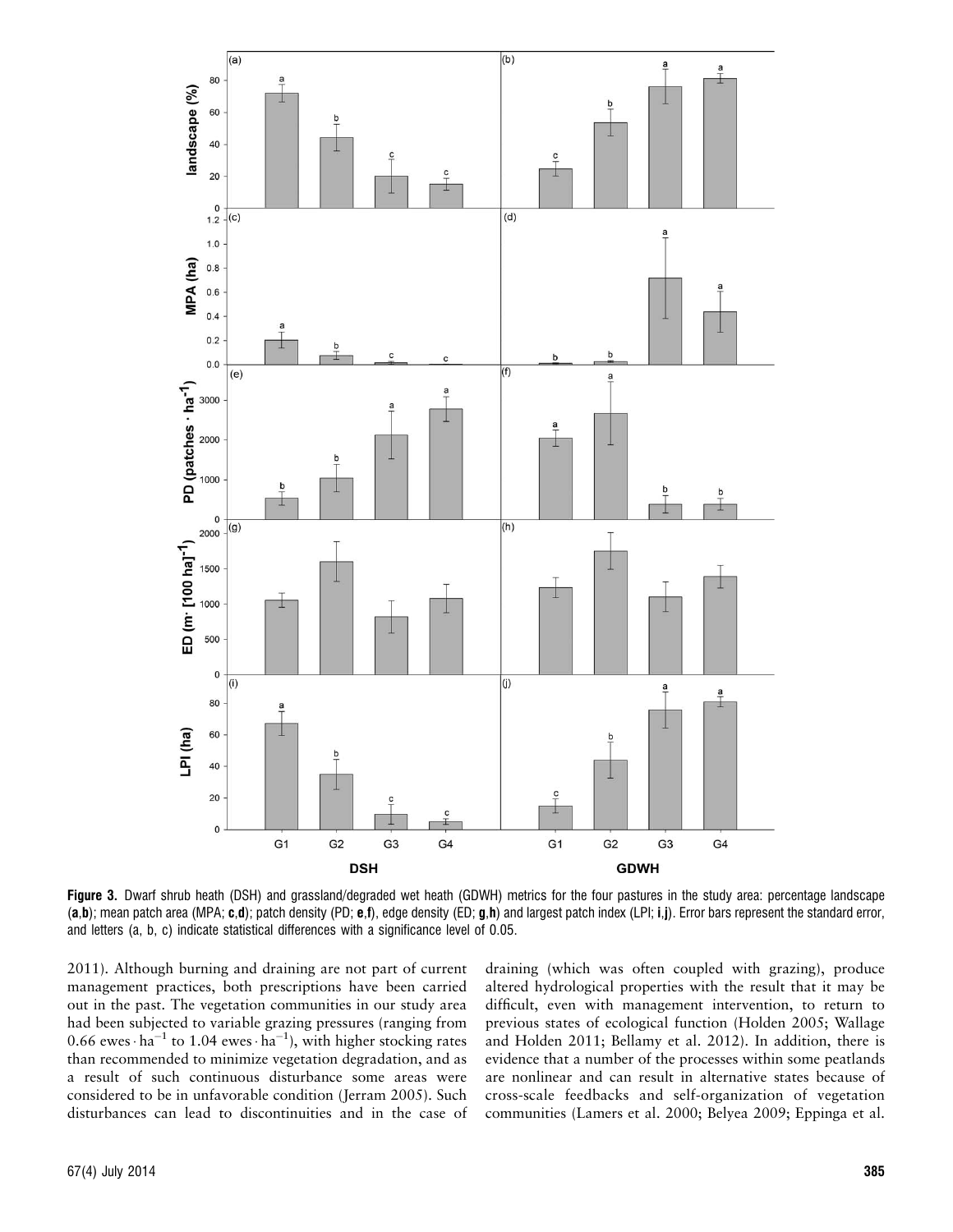

Figure 4. Fragmentation thresholds in a, dwarf shrub heath mosaic (DSH) and b, grassland/degraded wet heath (GDWH). The dashed vertical line represents the breakpoints calculated with the use of piecewise regression and the shaded area, a homogeneous state dominated by (a) Calluna vulgaris and (b) graminoids. The marker at the base of the dashed line represents 95% confidence interval.

2009). Patterning has been proposed as an indicator of transition between states comprised of more homogeneous vegetation configurations in a number of landscapes including peatlands (Eppinga et al. 2009). This appears to be the case on Armboth Fell, where breakpoints in our data separate land units according to mean patch area (Fig. 4). Neither homogeneous DSH nor GDWH configurations seem desirable, as such anthropogenic systems may be more likely to collapse when perturbed because they lack the diversity to maintain resilience (MacDougall et al. 2013). The identified structural thresholds based on a significant change of slope and breakpoints in the mean patch area of an indicator species provide the opportunity to add resilience management to current landscape assessment approaches. However, as there is no evidence of hysteresis, it may be most suitable to interpret the identified thresholds as regions of rapidly decreasing resilience as suggested by Betts et al. (2007). Quantifying the resilience of ecosystems and associated thresholds is known to be difficult, and there are doubts over the real-time use of measures of resilience for management purposes (Boettiger and Hastings 2012; Dakos and Hastings 2013). Others have suggested indicators derived from spatial data such as remotely sensed images as one possible way forward because of the paucity of long time series for ecological systems (Carpenter 2013). Our study provides a framework where remotely sensed images can be used to quantify landscape structure and hence identify potential breakpoints, which we have interpreted as reduced resilience. This information, integrated with ground-based fieldwork methodologies and multitemporal image analysis, could significantly improve the information relayed to scientists and land managers. This approach would then become part of a continuous development cycle to improve both the STM and ground-based assessment processes.

Remote-sensing techniques can provide fast, accurate, and cost-effective assessments over large areas to support the STM framework. Data such as ours are more readily and easily obtained at multiple scales and resolutions than long time series

(Carpenter 2013), and are well suited to STM development. The analysis of aerial photography was used to quantify spatial structure in relation to sheep grazing, which is the predominant disturbance process. Remote-sensing approaches have several advantages over traditional ground-based descriptive methods including accuracy, cost, and repeatability. A classification accuracy of 79.9% was achieved with the use of an unsupervised classifier, which is comparable to other studies, although alternative approaches could be tested and combined with multi- or hyperspectral images to improve accuracy further (Bradter et al. 2011; Lucas et al. 2011). In addition, remote-sensing approaches, combined with ground observations, offer advantages over traditional fieldwork assessments, which tend to be hard to repeat over large areas because of between-assessor errors and the significant investment in time and logistics needed (Cherrill and McClean 1995; Watson and Novelly 2004; Bastin and Ludwig 2006; Sadler et al. 2010; Bradter et al. 2011). Although multitemporal images were not available in our study, future assessments using a similar methodology could be replicated to assess both spatial and temporal changes. Greatest benefit would be realized by combining approaches, and as such these assessments should also be brought together with field-based validation and expert opinion to establish a robust STM framework for upland grazing ecosystems.

### IMPLICATIONS

A combination of expert opinion, remote-sensing data, and vegetation structure analysis provided a robust approach for quantification of thresholds, and assisted in developing a conceptual STM for our study area. The choice of scale (in our case,  $0.5$  ewe $\cdot$  ha<sup>-1</sup>) relevant to the disturbance process was important for the identification of breakpoints in the spatial structure of our chosen indicator species, which we interpreted as thresholds in the STM framework. The inclusion of relevant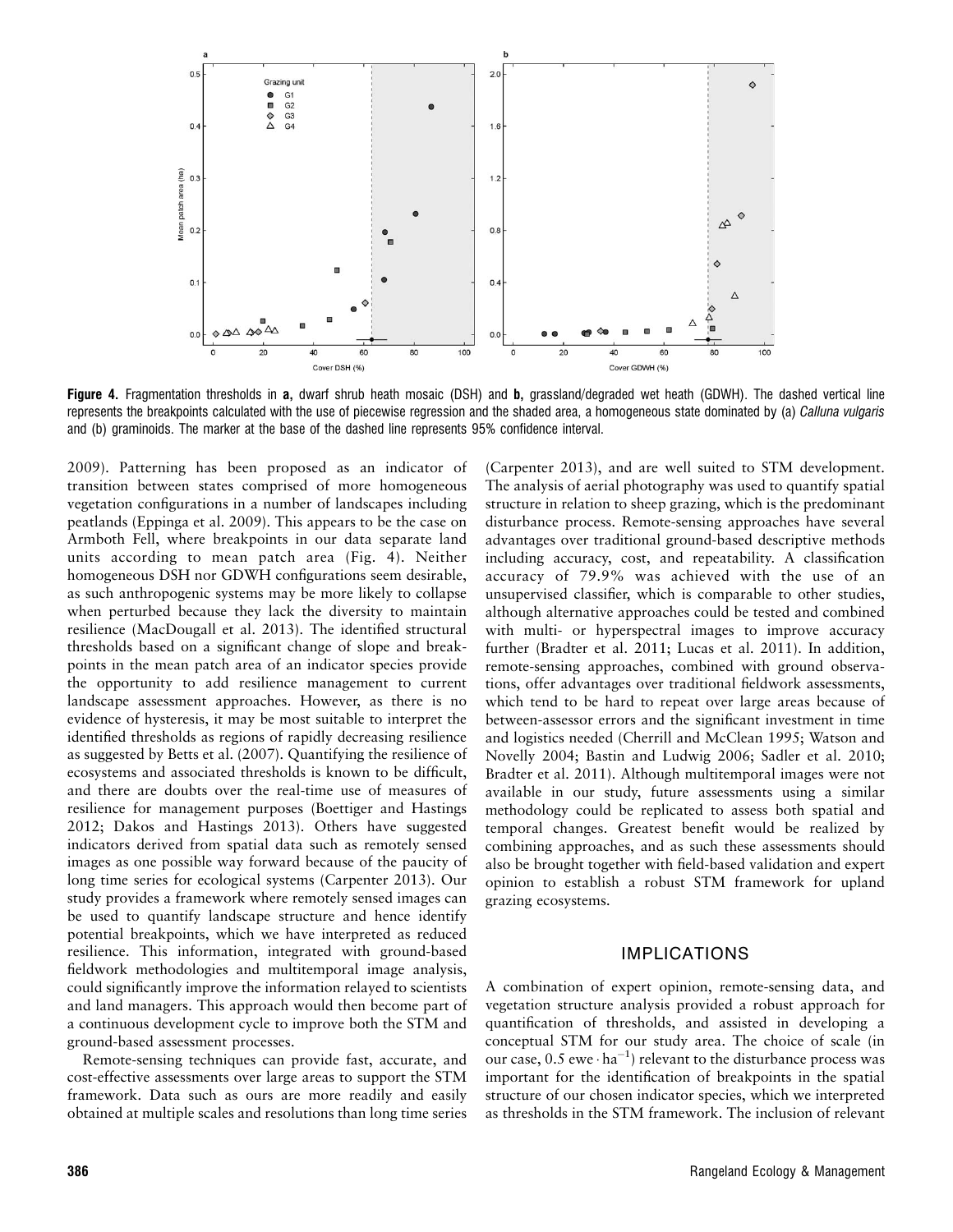spatial structures may improve our understanding of the direction and magnitude of change as well as the accuracy, reliability, and repeatability of the assessment process and can complement current fieldwork methods. The proposed approach uses cost-effective and repeatable methodologies over large areas and could be used to incorporate a multitemporal analysis not only in upland grazing ecosystems, but in any landscape where STM frameworks are applicable. Our findings suggest that these methodologies could be used as part of future resilience-based assessments when developing STMs.

### ACKNOWLEDGMENTS

We would like to thank Penny Webb and Alistair Starling and their team at the North Lake District National Trust, John Hoosan of the National Trust, and Jean Johnston of Natural England for their support whilst we were conducting this research. We are very grateful to Helen Armstrong (Broomhill Ecology), John Ludwig (formerly of CSIRO), the people who provided expert advice on grazing systems and for the development of the STM, and the two anonymous reviewers who helped to improve this manuscript significantly.

# LITERATURE CITED

- ARANCIBIA ARCE, L. R., H. L. PEROTTO-BALDIVIESO, J. R. FURLÁN, M. CASTILLO-GARCÍA, L. SORIA, AND K. RIVERO GUZMÁN. 2013. Spatial and temporal assessment of fragmentation and connectivity analysis for ecotourism activities in a RAMSAR site: Bañados de Isoso (Santa Cruz, Bolivia). Ecología en Bolivia 48:87-103 (in Spanish).
- ASH, A. J., J. A. BELLAMY, AND T. G. H. STOCKWELL. 1994. State and transition models for rangelands. 4. Application of state and transition models to rangelands in northern Australia. Tropical Grasslands 28:223–228.
- AVERIS, A. B. G., A. M. AVERIS, H. J. B. BIRKS, D. HORSFIELD, D. B. A. THOMPSON, AND M. YEO. 2004. An illustrated guide to British upland vegetation. Cambridge, UK: Joint Nature Conservation Committee. 454 p.
- BAGCHI, S., D. D. BRISKE, B. T. BESTELMEYER, AND X. B. WU. 2013. Assessing resilience and state-transition models with historical records of cheatgrass Bromus tectorum invasion in North American sagebrush-steppe. Journal of Applied Ecology 50:1131–1141.
- BANKS-LEITE, C., R. M. EWERS, V. KAPOS, A. C. MARTENSEN, AND J. P. METZGER. 2011. Comparing species and measures of landscape structure as indicators of conservation importance. Journal of Applied Ecology 48:706–714.
- BASTIN, G. N., AND J. A. LUDWIG. 2006. Problems and prospects for mapping vegetation condition in Australia's arid rangelands. Ecological Management and Restoration 7:71–74.
- BELLAMY, P. E., L. STEPHEN, I. S. MACLEAN, AND M. C. GRANT. 2012. Response of blanket bog vegetation to drain-blocking. Applied Vegetation Science 15:129–135.
- BELYEA, L. R. 2009. Nonlinear dynamics of peatlands and potential feedbacks on the climate system. In: A. J. Baird, L. R. Belyea, X. Comas, A. Reeve, and L. Slater [EDS.]. Carbon cycling in northern peatlands, Geophysical Monograph Series 184. Washington, DC, USA: American Geophysical Union. p. 5–18.
- BESTELMEYER, B. T. 2006. Threshold concepts and their use in rangeland management and restoration: the good, the bad, and the insidious. Restoration Ecology 14:325–329.
- BESTELMEYER, B. T., M. C. DUNIWAY, D. K. JAMES, L. M. BURKETT, AND K. M. HAVSTAD. 2013. A test of critical thresholds and their indicators in a desertification-prone ecosystem: more resilience than we thought. Ecology Letters 16:339–345.
- BESTELMEYER, B. T., D. P. GOOLSBY, AND S. R. ARCHER. 2011. Spatial perspectives in stateand-transition models: a missing link to land management? Journal of Applied Ecology 48:746–757.
- BETTS, M. G., G. J. FORBES, AND A. W. DIAMOND. 2007. Thresholds in songbird occurrence in relation to landscape structure. Conservation Biology 21:1046– 1058.
- BOETTIGER, C., AND A. HASTINGS. 2012. Early warning signals and the prosecutor's fallacy. Proceedings of the Royal Society B: Biological Sciences 279:4734– 4739.
- BRADTER, U., T. J. THOM, J. D. ALTRINGHAM, W. E. KUNIN, AND T. G. BENTON. 2011. Prediction of National Vegetation Classification communities in the British uplands using environmental data at multiple spatial scales, aerial images and the classifier random forest. Journal of Applied Ecology 48:1057–1065.
- BRISKE, D. D., B. T. BESTELMEYER, T. K. STRINGHAM AND P. L. SHAVER. 2008. Recommendations for development of resilience-based state-and-transition models. Rangeland Ecology & Management 61:359–367.
- BRISKE, D. D., S. D. FULHENDORF, AND F. E. SMEINS. 2006. A unified framework for assessment and application of ecological thresholds. Rangeland Ecology & Management 59:225–236.
- CARPENTER, S. R. 2013. Spatial signatures of resilience. Nature 496:308–309.
- CHARMAN, D. J., D. W. BEILMAN, M. BLAAUW, R. K. BOOTH, S. BREWER, F. M. CHAMBERS, J. A. CHRISTEN, A. GALLEGO-SALA, S. P. HARRISON, P. D. M. HUGHES, S. T. JACKSON, A. KORHOLA, D. MAUQUOY, F. J. G. MITCHELL, I. C. PRENTICE, M. VAN DER LINDEN, F. DE VLEESCHOUWER, Z. C. YU, J. ALM, I. E. BAUER, Y. M. C. CORISH, M. GARNEAU, V. HOHL, Y. HUANG, E. KAROFELD, G. LE ROUX, J. LOISEL, R. MOSCHEN, J. E. NICHOLS, T. M. NIEMINEN, G. M. MACDONALD, N. R. PHADTARE, N. RAUSCH, Ü. SILLASOO, G. T. SWINDLES, E.-S. TUITTILA, L. UKONMAANAHO, M. VÄLIRANTA, S. VAN BELLEN, B. VAN GEEL, D. H. VITT, AND Y. ZHAO. 2012. Climate-related changes in peatland carbon accumulation during the last millennium. Biogeosciences 9:14327–14364.
- CHERRILL, A., AND C. MCCLEAN. 1995. An investigation of uncertainty in field habitat mapping and the implications for detecting land cover change. Landscape Ecology 10:5–21.
- CONGALTON, R. G. 1991. A review of assessing the accuracy of classifications of remotely sensed data. Remote Sensing of Environment 37:35–46.
- DAKOS, V., AND A. HASTINGS. 2013. Editorial: special issue on regime shift and tipping points in ecology. Theoretical Ecology 6:253–254.
- DICKINS, E. L., A. R. YALLOP, AND H. L. PEROTTO-BALDIVIESO. 2013. A multiple scale of host plant selection in Lepidoptera. Journal of Insect Conservation 17:933–939.
- EPPINGA, M. B., P. C. DE RUITER, M. J. WASSEN, AND M. RIETKERK. 2009. Nutrients and hydrology indicate the driving mechanisms of peatland surface patterning. The American Naturalist 173:803–818.
- HESTER, A. J., AND G. J. BAILLIE. 1998. Spatial and temporal patterns of heather use by sheep and red deer within natural heather/grass mosaics. Journal of Applied Ecology 35:772–784.
- HOLDEN, J. 2005. Peatland hydrology and carbon release: why small scale process matters. Philosophical Transactions of the Royal Society A 363:2891–2913.
- JERRAM, R. 2005. Condition assessment for sites of special scientific interest: Armboth Fells SSSI–2005. Natural England. 29 p.
- [JNCC] JOINT NATURE CONSERVATION COMMITTEE. 2009. Common standards monitoring guidance for upland habitats. Version October 2009. Available at: http://jncc. defra.gov.uk/pdf/CSM\_Upland\_jul\_09.pdf. Accessed 25 July 2011.
- LAKE DISTRICT SPECIAL PLANNING BOARD. 1986. Notification of Armboth Fell SSSI. Available at: http://www.sssi.naturalengland.org.uk/special/sssi. Accessed 15 July 2011.
- LAMERS, L. P. M., R. BOBBKIN, AND J. G. M. ROELOFS. 2000. Natural nitrogen filter fails in polluted raised bogs. Global Change Biology 6:583–586.
- LUCAS, R., K. MEDCALF, A. BROWN, P. BUNTING, J. BREYER, D. CLEWLEY, S. KEYWORTH, AND P. BLACKMORE. 2011. Updating the phase 1 habitat map of Wales, UK, using satellite sensor data. ISPRS Journal of Photogrammetry and Remote Sensing 66:81– 102.
- MACDOUGALL, A. S., K. S. MCCANN, G. GELLNER, AND R. TURKINGTON. 2013. Diversity loss with persistent human disturbance increases vulnerability to ecosystem collapse. Nature 494:86–89.
- MEDDENS, A. J. H., J. A. HICKE, AND L. A. VIERLING. 2011. Evaluating the potential of multispectral imagery to map multiple stages of tree mortality. Remote Sensing of Environment 115:1632–1642.
- MET OFFICE. 2011. Weather data for Keswick, 2005 to 2010. Available at: http://www. metoffice.gov.uk/forms/education\_weather\_data\_order.html. Accessed 31 June 2011.
- MUGGEO, V. M. R. 2003. Estimating regression models with unknown break-points. Statistics in Medicine 22:3055–3071.
- MUGGEO, V. M. R. 2008. Segmented: an R package to fit regression models with broken-line relationships. R News 8:20–25.